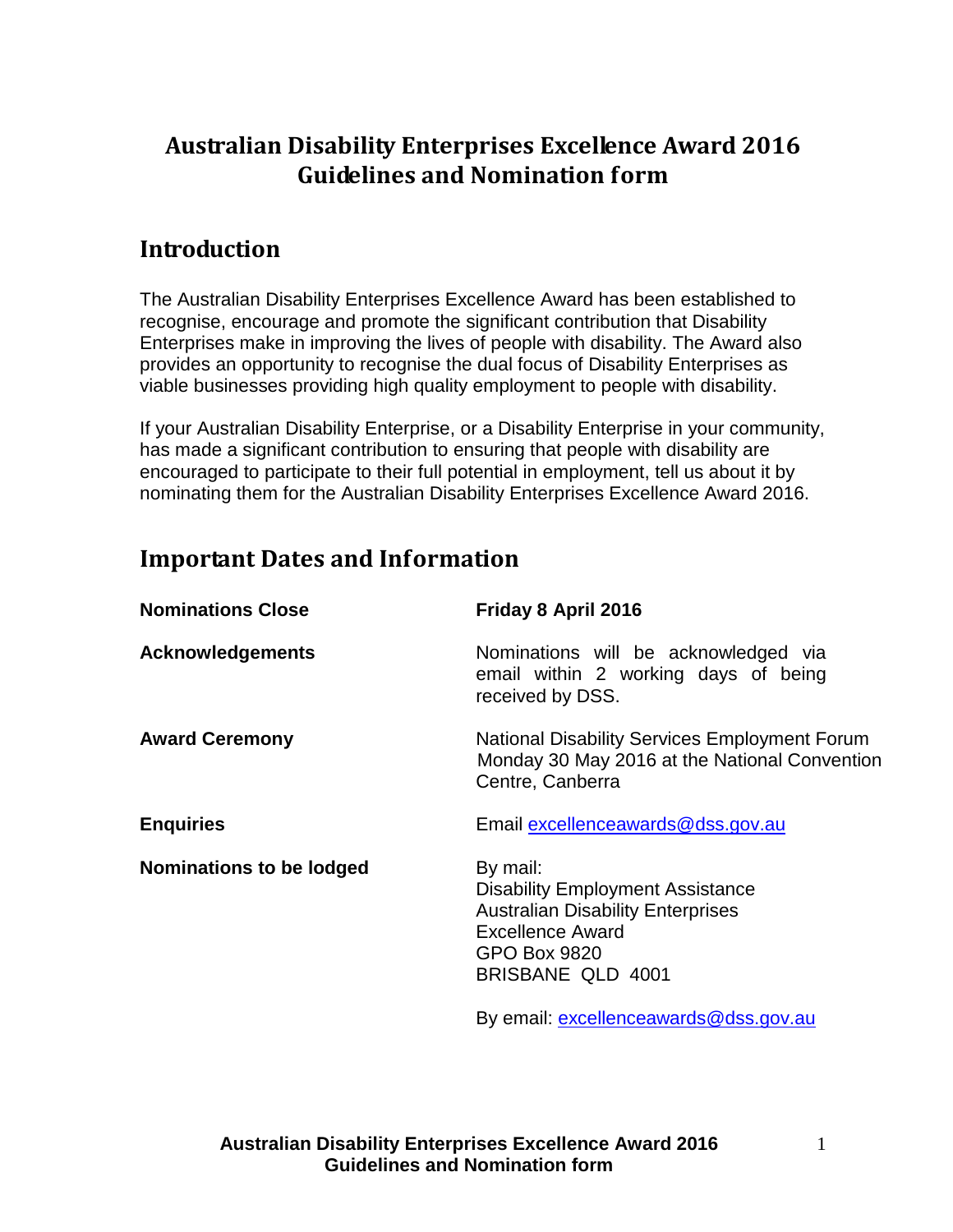## **Award Presentation**

The Awards will be presented at the National Disability Services Employment Forum being held on Monday 30 May 2016 at the National Convention Centre, Canberra.

Nominated representatives (Chief Executive Officer or equivalent) from the winning Disability Enterprises will have the opportunity to meet the Assistant Minister at the Award presentation ceremony.

The winning Enterprise will be presented with a trophy at the ceremony.

## **Conditions of Entry**

To nominate a Disability Enterprise, please complete the nomination form in full and attach supporting statements addressing the selection criteria.

If nominating a Disability Enterprise for an Award, you will need to make sure that the Disability Enterprise you nominate agrees to be nominated and agrees that information contained in the nomination form will be provided to DSS.

The Chief Executive Officer (or equivalent) of the Disability Enterprise you are nominating must indicate their consent by completing the declaration section of the nomination form.

- Nominations that are sent by post must be received at the Awards postal address no later than **Friday 8 April 2016**.
- Nominations that are sent by email must be received by DSS by 5pm (AEST) on **Friday 8 April 2016**.
- Late nominations will **not** be considered.
- Nominations are only open to Disability Enterprises that receive Disability Employment Assistance funding by DSS.
- Members of the judging panel and their immediate family cannot nominate a Disability Enterprise for an Award.
- Information submitted may be used in promotion and publicity associated with the Australian Disability Enterprises Excellence Award or DSS.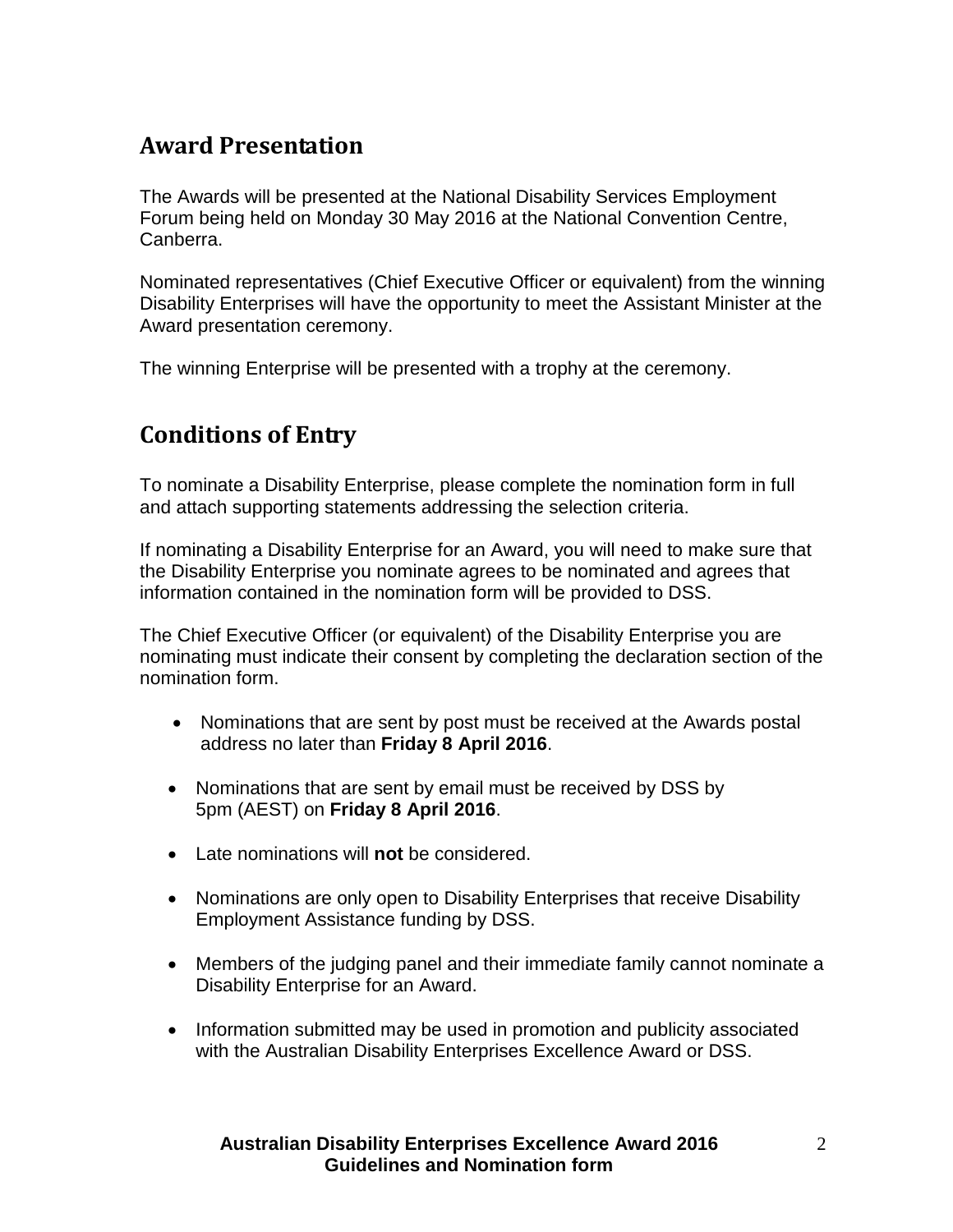• Disability Enterprise nominees and those nominating will be advised in writing of the outcome.

# **Judging**

Nominations will be assessed against the selection criteria included with these Guidelines.

Nominations may be short listed and then referred to the judging panel who will decide the winner of the Award.

## **Privacy and Confidentiality**

Information about the Disability Enterprise nominated will be used for the assessment process.

Information about the Disability Enterprise provided in the nomination form will be used for the purposes of the assessment and judging process and Award announcement, including promotion of the Australian Disability Enterprises Excellence Award. This may include publishing details on the DSS website, in media releases announcing finalists and recipients of the Award, or any other promotional material.

The information provided on the nomination form is collected by DSS and will be made available to the judging panel.

Any personal information provided in the nomination form is protected under the Privacy Act 1988. It will not be used for any other purpose, or be disclosed to any other person or organisation without your consent, unless authorised by law.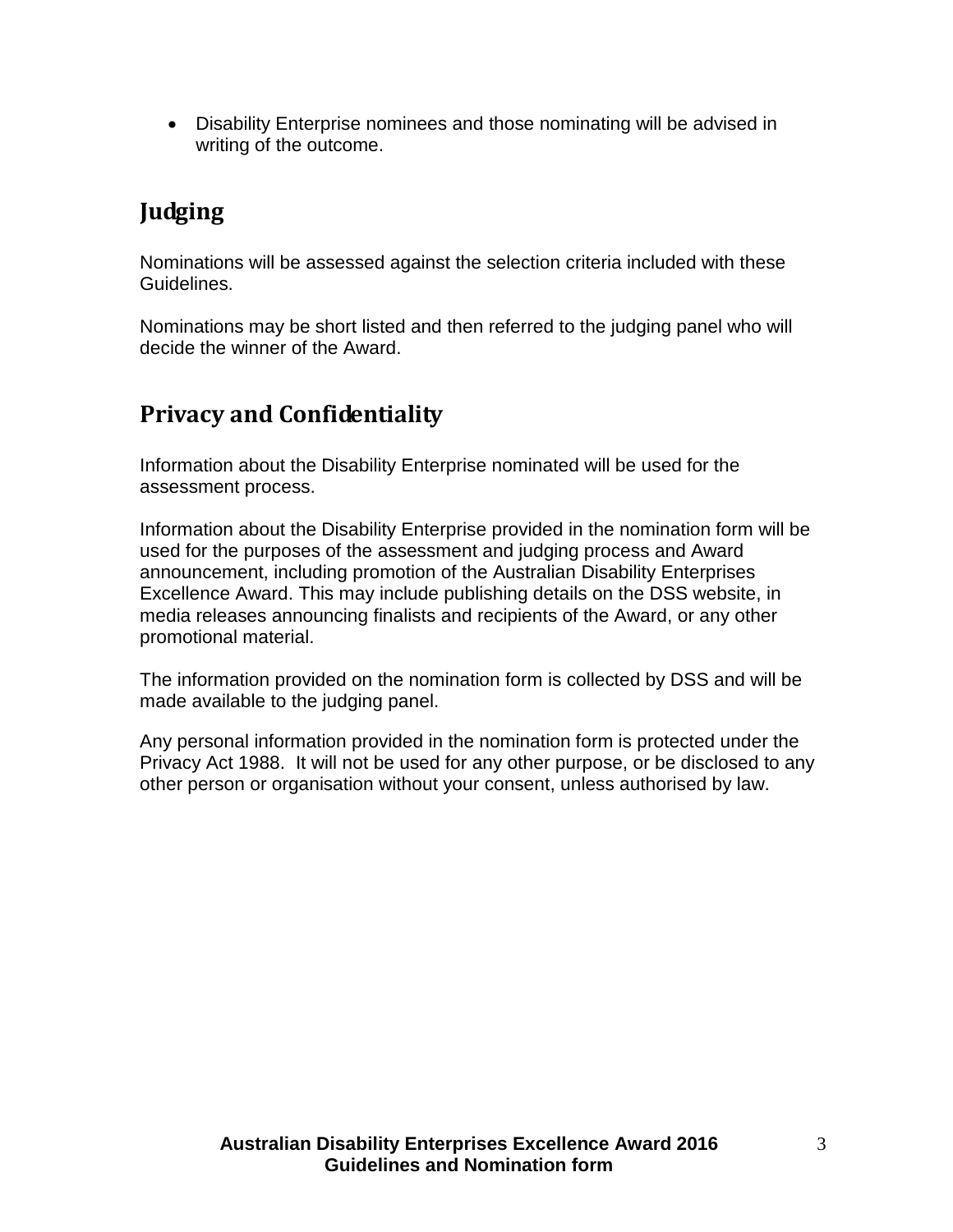# **Nomination Criteria**

**Australian Disability Enterprises Excellence Award**: Disability Enterprises demonstrating new and innovative practices supportive of the development of high quality and sustainable employment, whilst providing premium employment conditions to their employees with disability.

This Award will acknowledge an organisation that provides best practice and innovative training opportunities; achieves strong wage outcomes; provides safe working conditions, social inclusion and participation for the employees; and quality of service to people with disability.

**Criterion A** Describe one or more of the innovative training practice/s the Disability Enterprise operates.

• Provide a clear description and evidence of the innovative training practice/s implemented in your organisation and how they enhance the skills, knowledge and career paths of people with disability.

**Criterion B** Demonstrate how the Disability Enterprise is a leader in providing the highest quality employment conditions for employees with disability.

• Provide a clear description and evidence on how your business model delivers economic and social participation for people with disability.

**Criterion C** Describe what you are doing to ensure you will be able to provide quality employment outcomes for people with disability over the long term.

• Provide a clear description and examples of how your business strategy will enable you to continue to provide, or improve, quality employment outcomes for people with disability in the long term as your service transitions to the NDIS.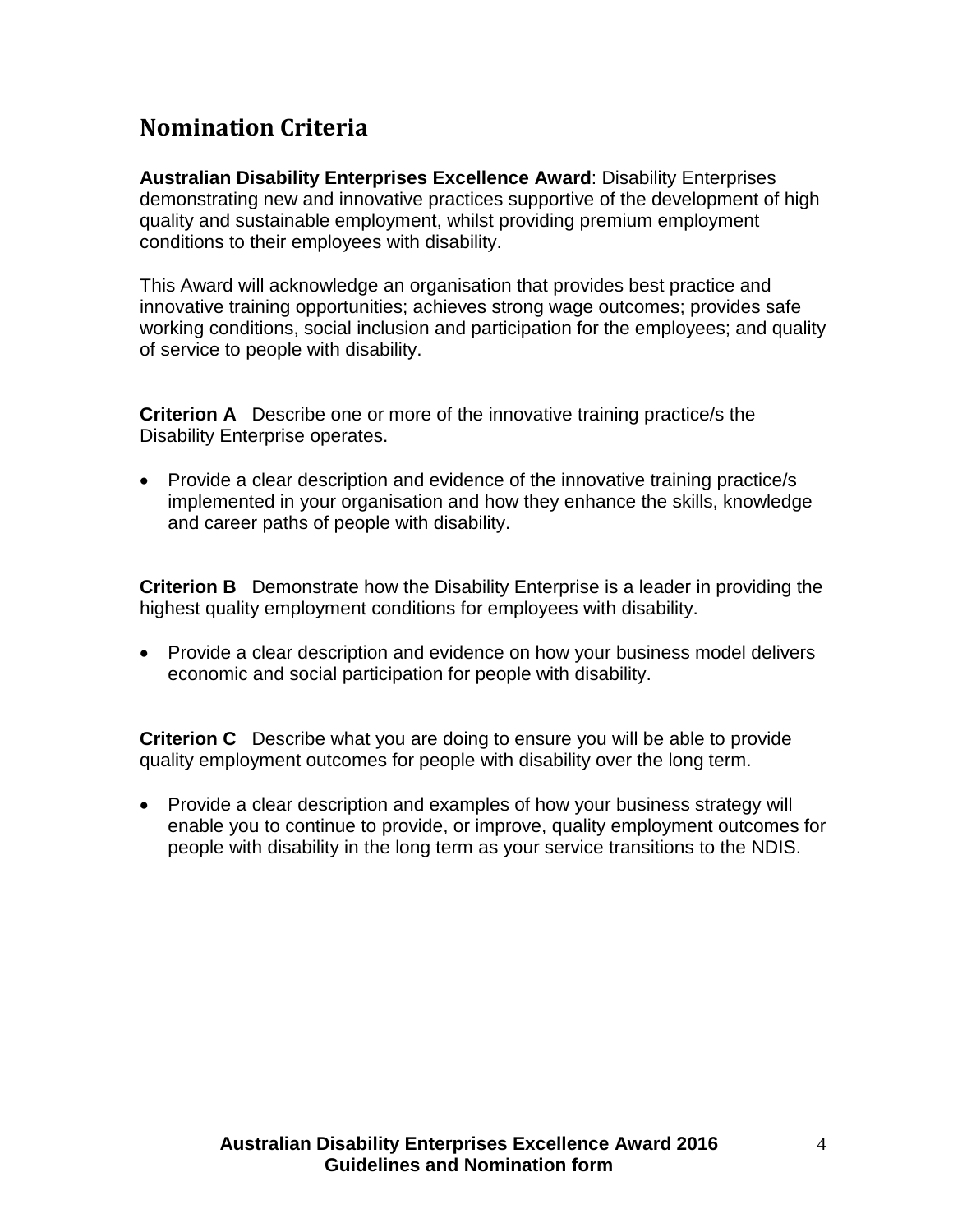# **Section 1: Details of Nominator**

| Telephone:                                                                                                                                                                   |
|------------------------------------------------------------------------------------------------------------------------------------------------------------------------------|
| Please describe your relationship to the Disability Enterprise (e.g. purchaser,<br>employee, support worker, family/carer/advocate of employee, member of the<br>community). |

. . . . . . . . . . . . . . . . . . . . . . . . . . . . . . . . . . . . . . . . . . . . . . . . . . . . . . . . . . . . . . . . . .

# **Section 2: Details of Disability Enterprise**

| Chief Executive Officer Telephone: (business hours) |
|-----------------------------------------------------|
|                                                     |
|                                                     |
|                                                     |
| Telephone:                                          |
|                                                     |

#### **Australian Disability Enterprises Excellence Award 2016 Guidelines and Nomination form**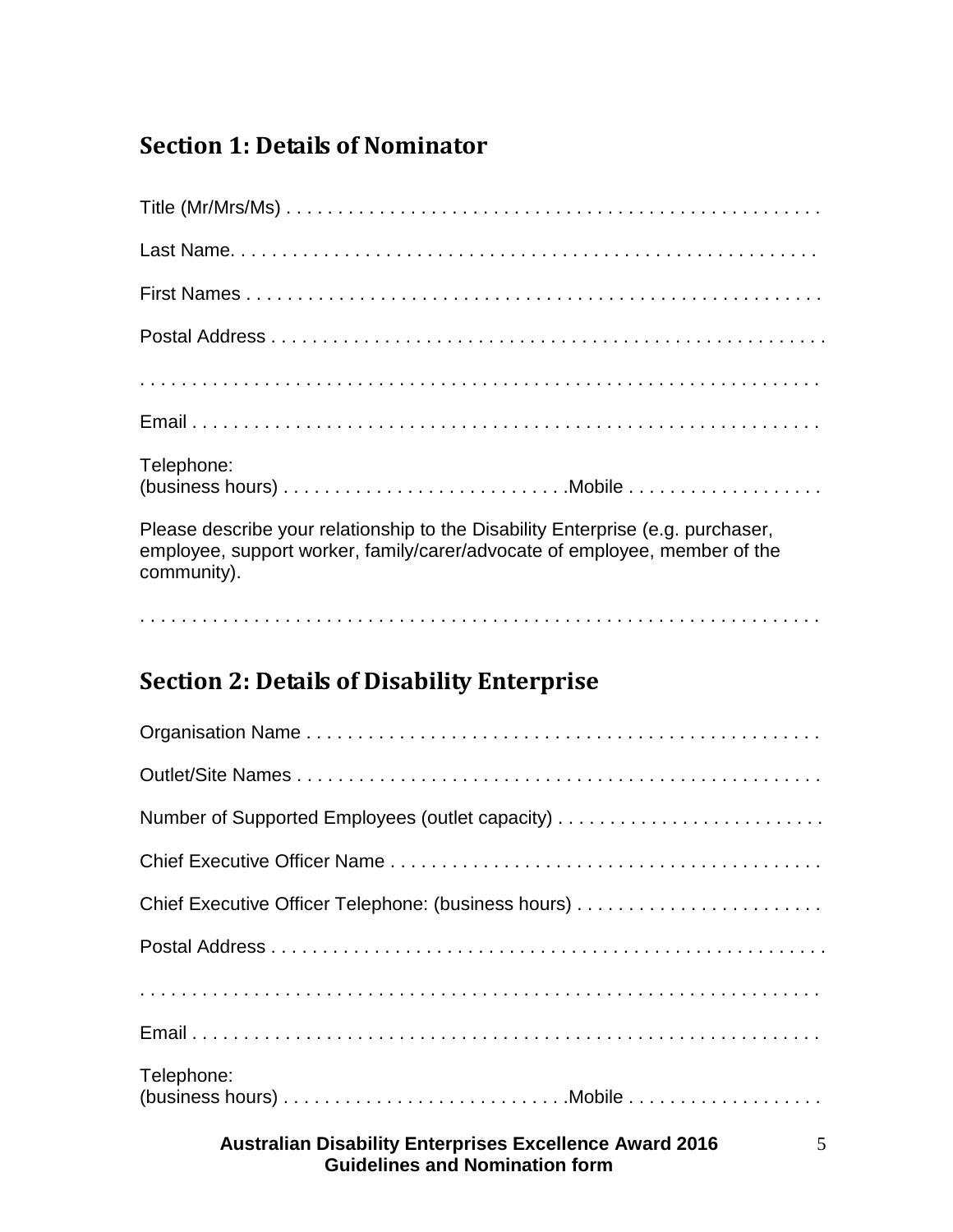# **Section 3: About the Disability Enterprise**

In 200 words or less, please provide general background information about the Disability Enterprise

Prompts:

- How and when was the Disability Enterprise established?
- What products and services does it provide?
- Describe the structure of the Disability Enterprise.
- Vision, values and future direction of the Disability Enterprise.

#### **Section 4: Selection Criteria**

**Criterion A** – In 500 words or less, describe one or more of the innovative training practice/s the Disability Enterprise operates.

• Provide a clear description and evidence of the innovative training practice/s implemented in your organisation and how they enhance the skills, knowledge and career paths of people with disability.

**Criterion B** In 500 words or less, describe how the Disability Enterprise is a leader in providing the highest quality employment conditions for employees with disability.

• Provide a clear description and evidence on how your business model delivers economic and social participation for people with disability.

**Criterion C** In 500 words or less, describe what you are doing to ensure you will be able to provide quality employment outcomes for people with disability over the long term.

• Provide a clear description and examples of how your business strategy will enable you to continue to provide, or improve, quality employment outcomes for people with disability in the long term as your service transitions to the NDIS.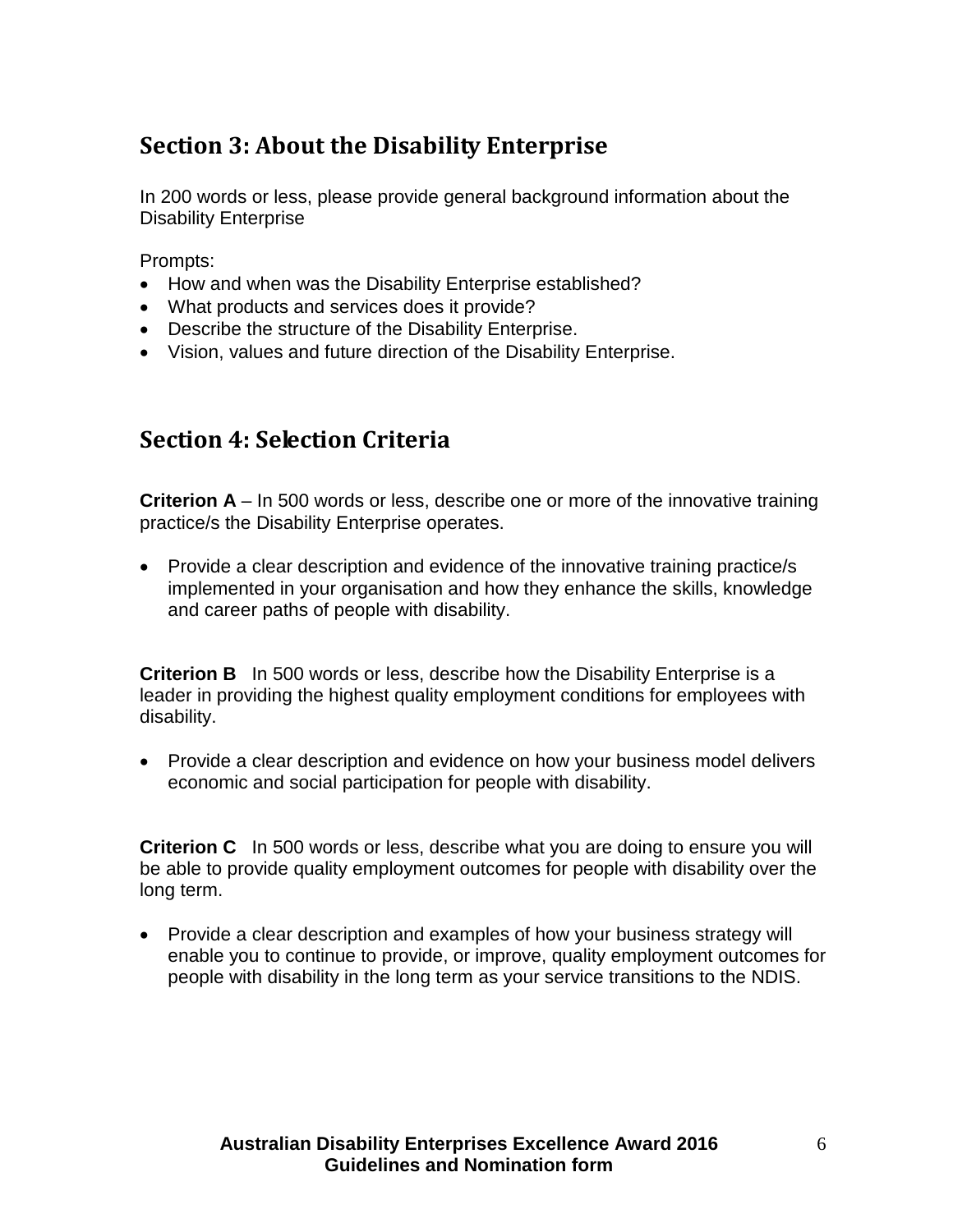### **Section 5: Declaration**

#### **Declaration by Chief Executive Officer**

I have read, understand and agree to abide by the conditions set out in the Australian Disability Enterprises Excellence Award 2015 Guidelines.

#### **Declaration by Person Completing the Form**

I have read, understand and agree to abide by the conditions set out in the Australian Disability Enterprises Excellence Award 2016 Guidelines. I have completed the nomination application form with information that is true and correct at the time of completing the form. I have advised the Chief Executive Officer (or equivalent officer) of the nominated Disability Enterprise of this nomination and he/she is aware of the conditions detailed in the Australian Disability Enterprises Excellence Award 2016 Guidelines.